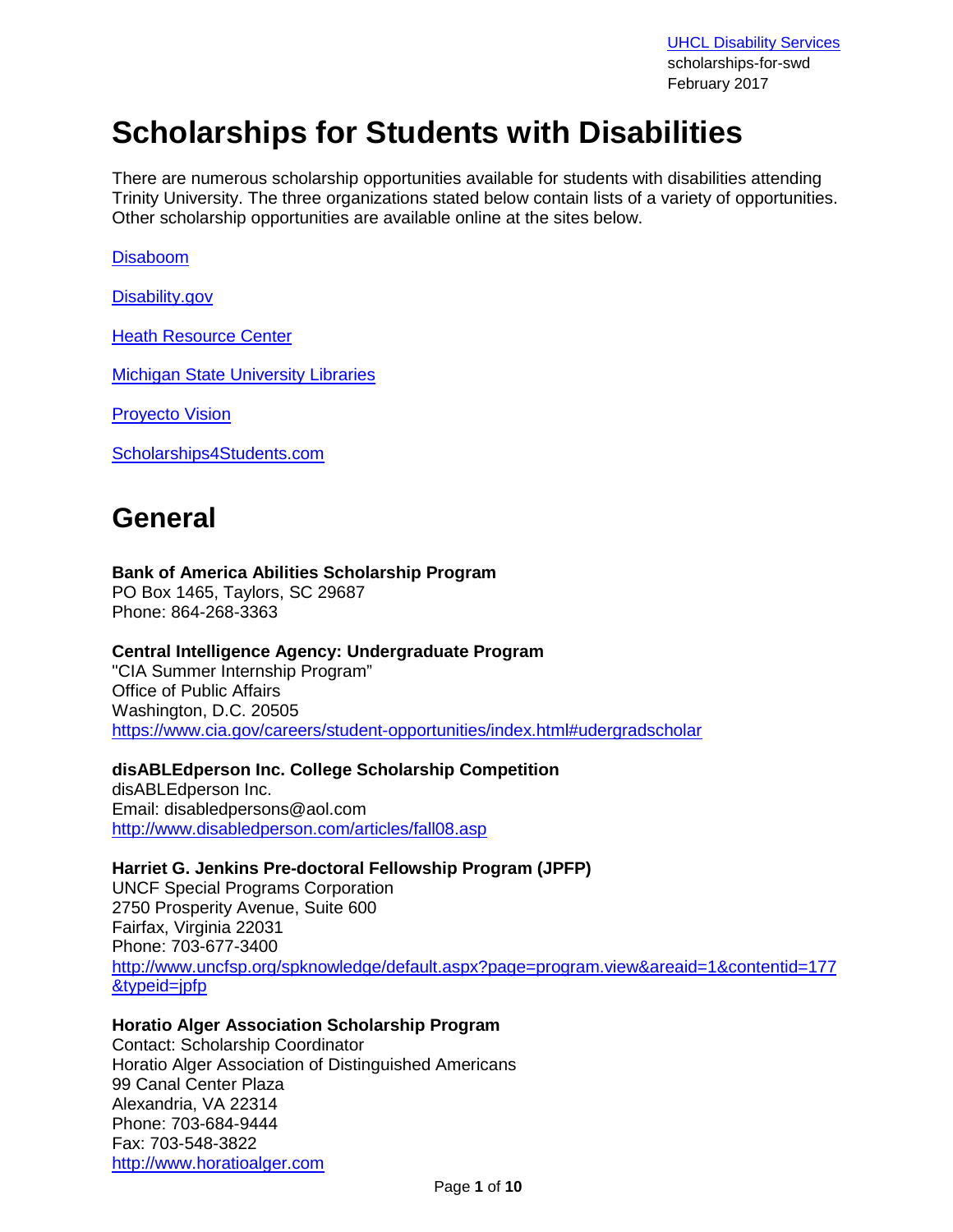#### **Incight Scholarship Programs**

Incight 310 SW 4th Ave. Suite 630 Portland, OR 97204 Phone: 971-244-0305 Fax: 971-244-0305 [http://www.incight.org/scholarship\\_links](http://www.incight.org/scholarship_links)

## **Jerome G. Wright Scholarship Fund**

San Antonio Area Disability Advocates 1214 Cherry Street San Antonio, TX 78210 Phone: 210-316-9466 or 210-655-2225

## **Joyce Walsh Junior Scholarship for the Handicapped**

National Federation of Music Clubs 1336 North Delaware St Indianapolis, IN 46202-2481 Phone: 317-638-4003

**Lions Club International** Lions Clubs International Headquarters 300 West 22nd Street Oak Brook, IL 60523-8842 USA [\(Map\)](http://maps.google.com/maps?f=q&source=s_q&hl=en&geocode=&q=+300+W.+22nd+Street,Oak+Brook,+Illinois,+60523&sll=41.879535,-87.624333&sspn=0.615532,1.031342&g=+,CHICAGO,ILLINOIS&ie=UTF8&ll=41.848721,-87.927532&spn=0.076979,0.128918&z=13&iwloc=A) <http://www.lionsclubs.org/>

## **Motivating Undergraduates in Science and Technology (MUST) Program**

UNCF Special Programs Corporation 6402 Arlington Blvd, Suite 600 Church, VA Phone: 703-677-3400 <http://www.uncfsp.org/spknowledge>

#### **Panasonic Young Soloists Award**

Very Special Arts Attn: Education Office John F. Kennedy Center for the Performing Arts Washington, D.C. 20566 Phone: 202-737-0645 or 202-628-2800

#### **Student Award Program**

Foundation for Science and Disability, Inc. 201 Woodburn Hall P.O. Box 6286 Morgantown WV 26506 - 6057 Phone: 304-293-4611 <http://eberly.wvu.edu/>

# **Blind/Visual Impairments**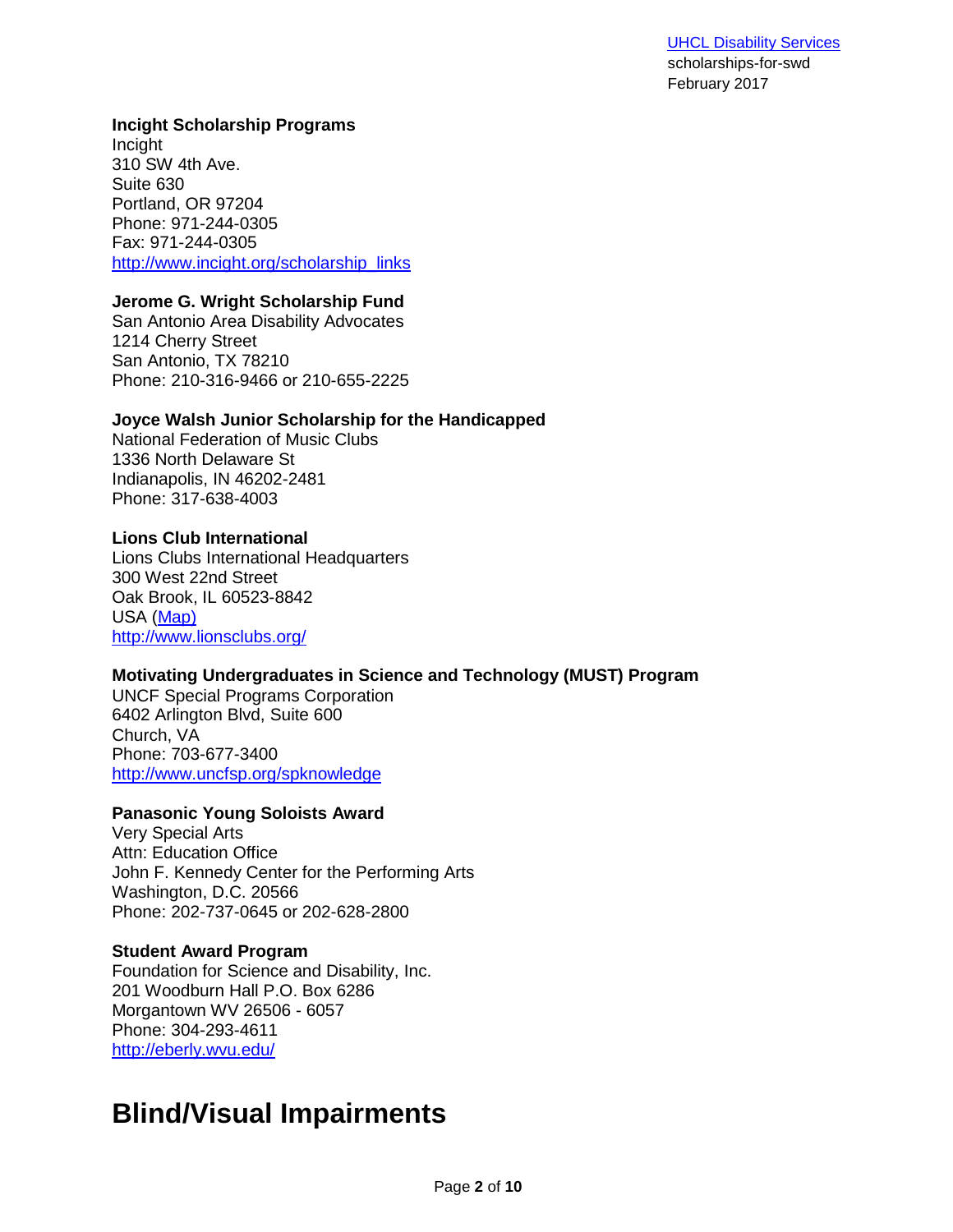#### **[UHCL Disability Services](http://www.uhcl.edu/disability)** scholarships-for-swd

February 2017

#### **American Council of the Blind Scholarship**

American Council of the Blind 2200 Wilson Boulevard, Suite 650 Arlington, VA 22201 - 3354 Phone: 202-467-5081 or 800-424-8666 Fax: (703) 465-5085 <http://www.acb.org/>

#### **American Foundation for the Blind Scholarships**

Various scholarship opportunities. American Foundation for the Blind 2 Penn Plaza, Suite 1102 New York, NY 10121 Phone: 212-502-7600 or 888-545-8331 <http://www.afb.org/scholarships.asp>

#### **Arthur E. and Helen Copeland Scholarships**

United States Association for Blind Athletes 1 Olympic Plaza, Colorado Springs, CO 80909 Phone: 719-866-3224 Fax: 719-866-3400 [http://www.usaba.org](http://www.usaba.org/)

#### **Austin Council of the Blind College Scholarship**

Austin Council of the Blind 1406 Wilshire Blvd. Austin, Texas 78722 Phone: 512-452-8244 Fax: 512-451-6945

#### **CCLVI Scholarships**

Various scholarship opportunities. Council of Citizens with Low Vision International An affiliate of the American Council of the Blind Phone: 800-733-2258 <http://www.cclvi.org/>

#### **CRS Scholarship**

Christian Record Services for the Blind 4444 South 52nd Street Lincoln NE 68516-1302 Phone: 402-488-0981 Fax: 402.488.7582 <http://services.christianrecord.org/scholarships/index.php>

#### **Emma Freeman Memorial Scholarship**

San Antonio Lighthouse for the Blind William Judson Center 2305 Roosevelt Ave. San Antonio, TX 78210 Phone: 210-533-4230 or 800-362-4335 Fax: 210-533-4230 [www.salighthouse.org](http://www.salighthouse.org/)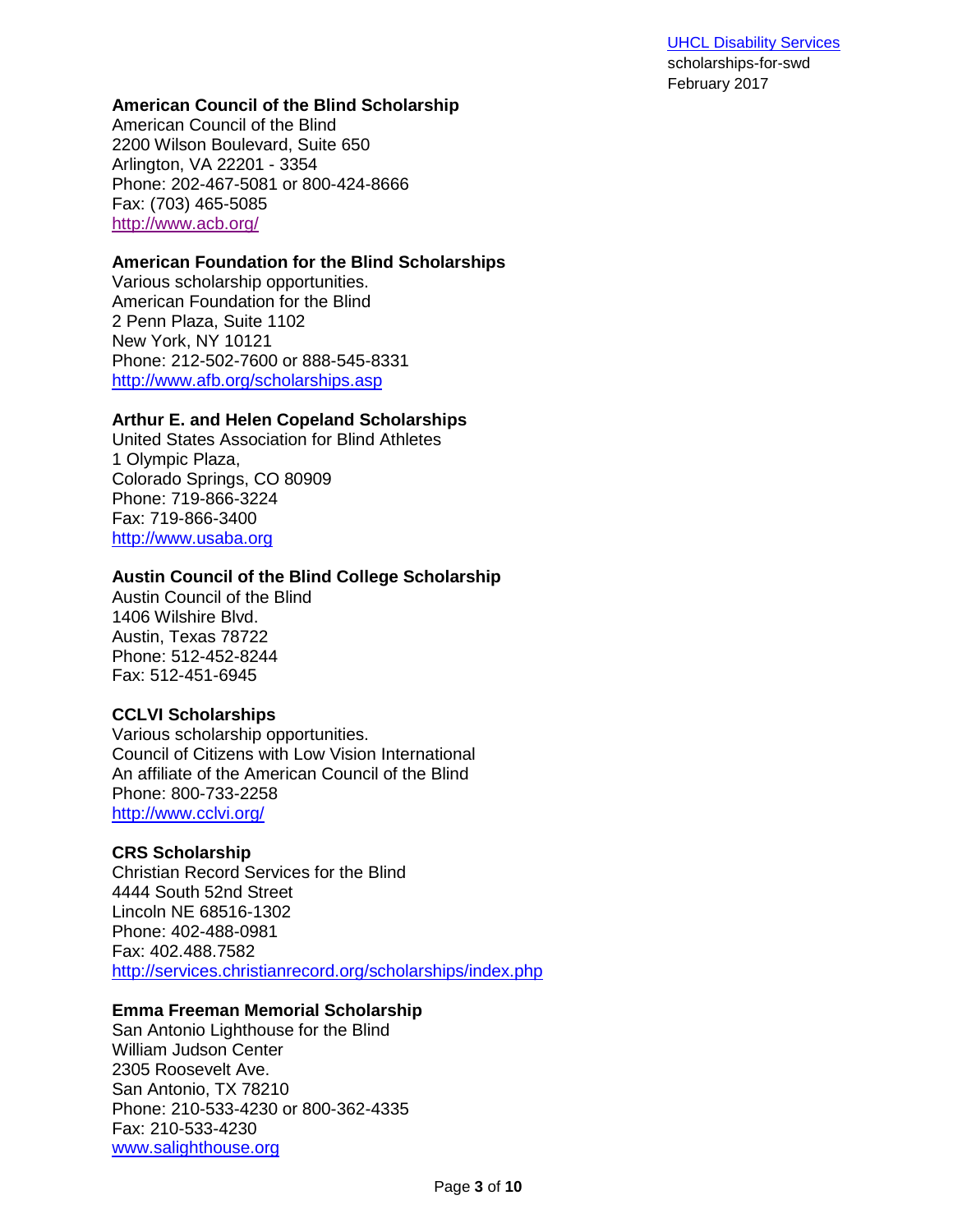#### **GuildScholar Award**

The Jewish Guild for the Blind 15 West 65th Street New York, NY 10023 Phone: 212-769-7801 or 800-284-4422 Fax: 212-769-6266 [http://www.jgb.org](http://www.jgb.org/)

### **Louise Nacca Memorial Trust**

Contact: Louise C. Nacca Memorial for Educational Aid for the Handicapped Trust c/o First Union National Bank 190 River Road NJ3132 Summit, NJ 07901 Phone: 908-598-3582 Fax: 908-598-3583

## **Lighthouse Scholarship Awards Program**

Lighthouse International The Sol and Lillian Goldman Building 111 East 59th Street New York, NY 10022-1202 Phone: 212-821-9200 or 800-829-0500 Fax: 212-821-9707 TTY: 212-821-9713 <http://www.lighthouse.org/aboutus/lighthouse-events/scholarships-and-career-awards/>

## **Marion Huber Learning Through Listening Award**

Recording for the Blind and Dyslexic National Headquarters 20 Roszel Road Princeton, NJ 08540 Phone: 609-452-0606 or 866-732-3585 <https://bigfuture.collegeboard.org/scholarships/marion-huber-learning-through-listening-award>

## **Mary P. Oenslager Scholastic Achievement Award**

Recording for the Blind and Dyslexic National Headquarters 20 Roszel Road Princeton, NJ 08540 Phone: 609-452-0606 or 866-732-3585 [http://www.rfsd.k12.co.us](http://www.rfsd.k12.co.us/)

#### **Michael Joseph Mady Scholarship**

Alamo Council of the Blind 7123 Thrush View Lane Apt 19 San Antonio, Texas 78209 Larry Roser: 210-521-5085 Shelley McMullen: 210-824-2617

#### **National Federation of the Blind Scholarships**

Various scholarship opportunities. National Federation of the Blind 200 East Wells Street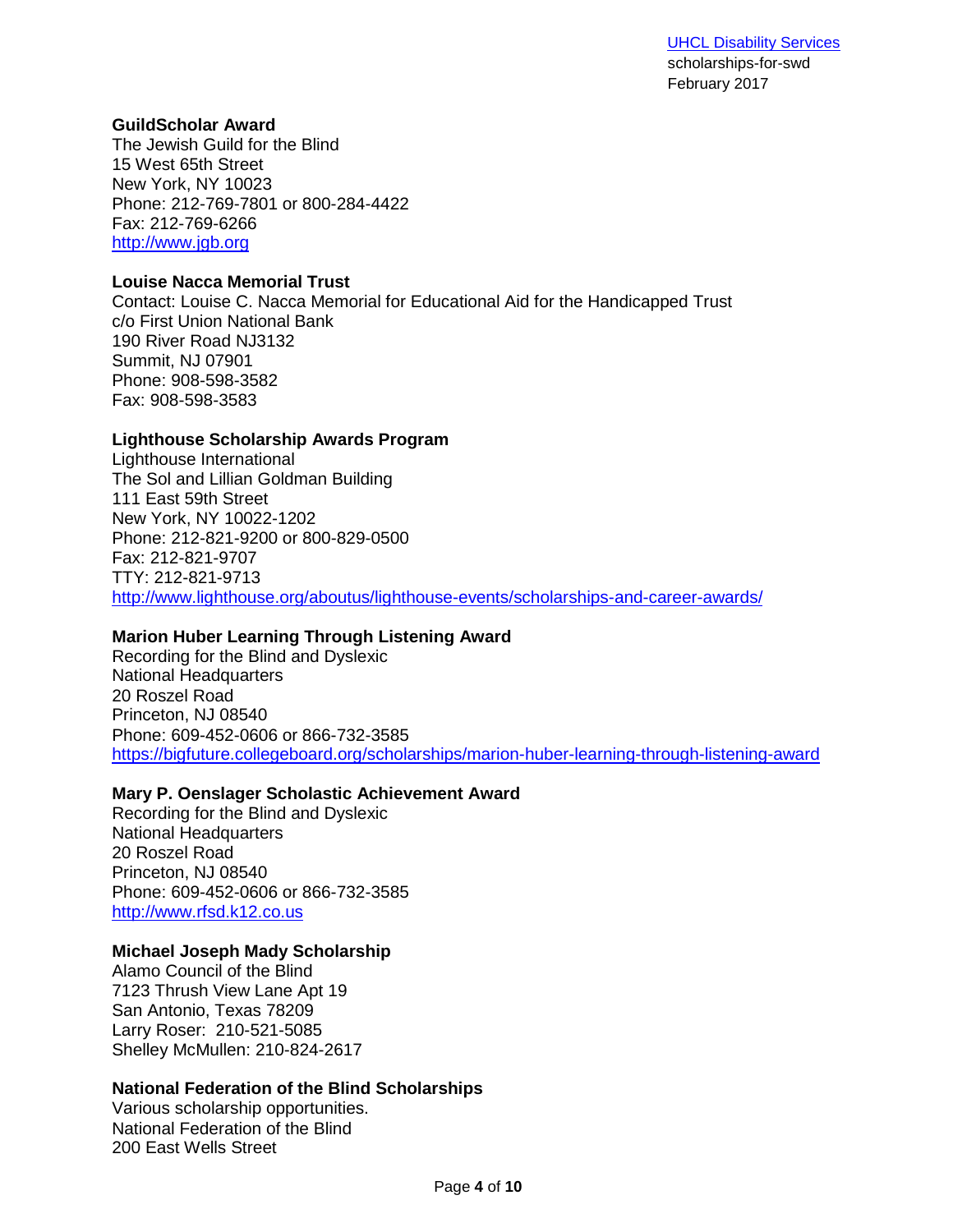At Jernigan Place Baltimore, Maryland 21230 Phone: 410-659-9314 Fax: 410-685-5653 <https://nfb.org/scholarships>

## **NFMC Music for the Blind Composition Awards**

National Federation of Music Clubs 1646 W Smith Valley Road Greenwood, IN 46142317-882-4003 Fax 317-638-0503 <http://www.nfmc-music.org/>

#### **Recording for the Blind & Dyslexic® Will Honor Members with Scholarships** 100 West Dean Keeton Street Student Services Building 4.206Austin, Texas 78712-0175 Phone: 512-471-6259 Fax: 512-410-6644 <http://ddce.utexas.edu/disability/scholarships/>

### **William and Dorothy Ferrell Scholarship**

Association for Education and Rehabilitation of the Blind and Visually Impaired 1703 N. Beauregard Street, Suite 440 Alexandria, VA 22311 Phone: 703-671-4500 or 877-492-2708 <http://www.aerbvi.org/modules.php?name=Content&pa=showpage&pid=77>

# **Deaf/Hard of Hearing**

## **Alexander Graham Bell College Scholarship Awards Program**

Alexander Graham Bell Association for the Deaf and Hard of Hearing 3417 Volta Place, NW Washington, DC 20007-2778 Phone: 202-337-5220 Fax: 202-337-8314 TTY: 202-337-5221 <http://listeningandspokenlanguage.org/Default.aspx>

## **GUAA Graduate Fellowship Fund**

Gallaudet University Alumni Association Gallaudet University 800 Florida Avenue, NE, Washington, DC 20002-3695 Phone: 202-651-5060 (Voice/TTY) <http://www.gallaudet.edu/>

## **Louise Nacca Memorial Trust**

Contact: Louise C. Nacca Memorial for Educational Aid for the Handicapped Trust c/o First Union National Bank 190 River Road NJ3132 Summit, NJ 07901 Phone: 908-598-3582 Fax: 908-598-3583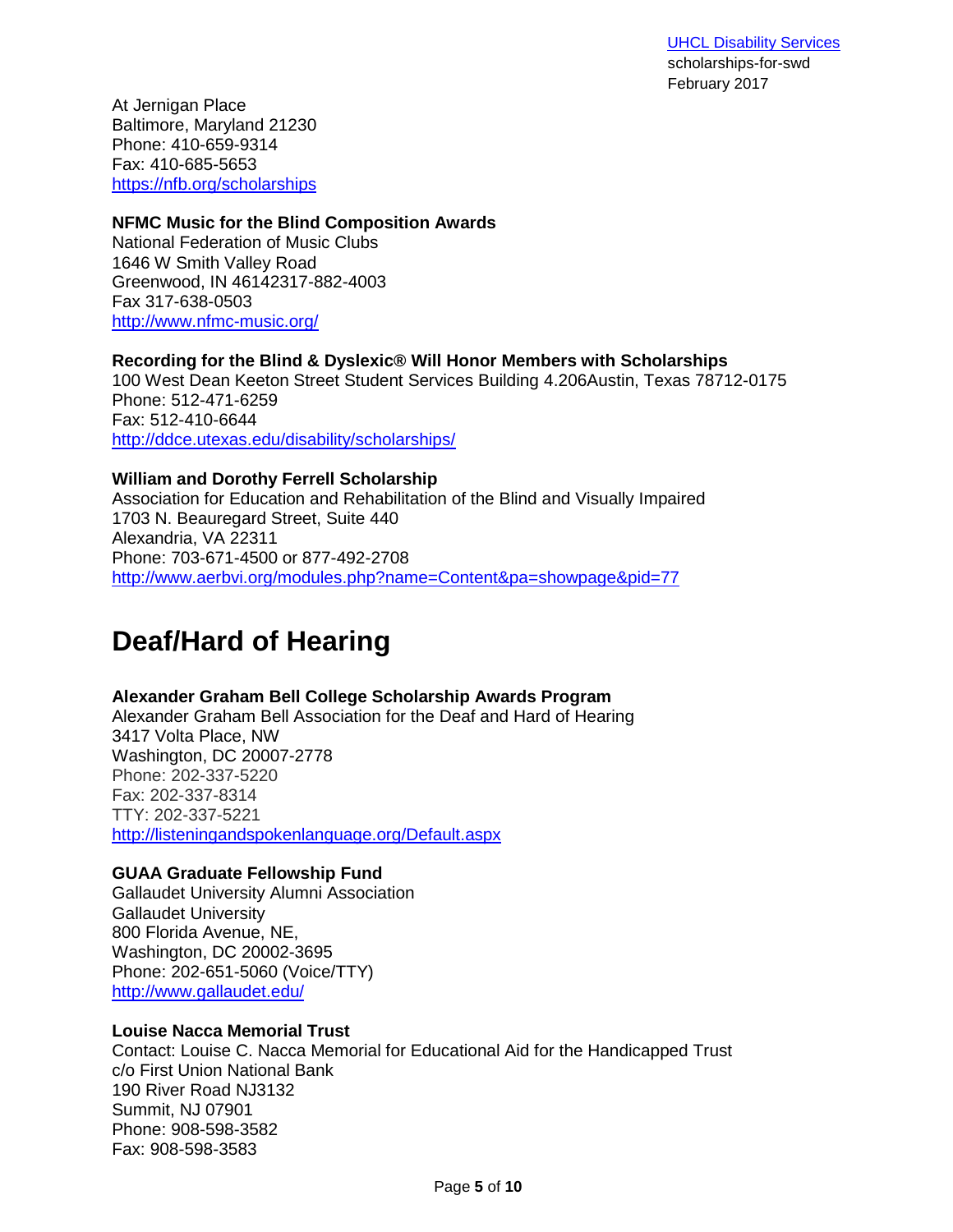#### **Minnie Pearl Scholarship Program**

The EAR Foundation 1817 Patterson Street Nashville, Tennessee 37203 Phone: 1-800-545-7373 (HEAR) or 615-329-7807 Fax: 615-329-7935 <http://www.earfoundation.org/minniescholarship.html>

## **Sertoma Scholarship for Students who are Hard of Hearing or Deaf**

Sertoma 1912 East Meyer Boulevard Kansas City, MO 64132 Phone: 816-333-8300 Fax: 816-333-4320 [http://www.sertoma.org](http://www.sertoma.org/NETCOMMUNITY/Page.aspx?pid=344&srcid=190) 

### **TPA Scholarship Trust for the Hearing Impaired**

Travelers Protective Association of America 3755 Lindell Boulevard St. Louis, MO 63108-3476 Phone: 314-371-0533 Fax: 314-371-0537 [http://www.tpahq.org](http://www.tpahq.org/)

## **William C. Stokoe Scholarship**

National Association of the Deaf 8630 Fenton Street, Suite 820 Silver Spring, MD 20910 Phone: 301-587-1788 TTY: 301-587-1789 Fax: 301-587-1791 [http://www.nad.org](http://www.nad.org/)

## **Health Impairments**

#### **Award of Excellence Asthma Scholarship Program**

American Academy of Allergy, Asthma and Immunology 555 East Wells Street Suite 1100 Milwaukee, WI 53202-3823 Phone: 414-272-6071 Fax: 414-272-6070 [http://www.aaaai.org](http://www.aaaai.org/)

#### **Cystic Fibrosis Foundation Scholarships**

Various scholarship opportunities. Cystic Fibrosis Foundation (national headquarters) 6931 Arlington Road, 2nd Floor Bethesda, Maryland 20814 Phone: 301-951-4422 or 800-344-4823 Fax: 301-951-4422 <http://www.cff.org/LivingWithCF/Scholarships>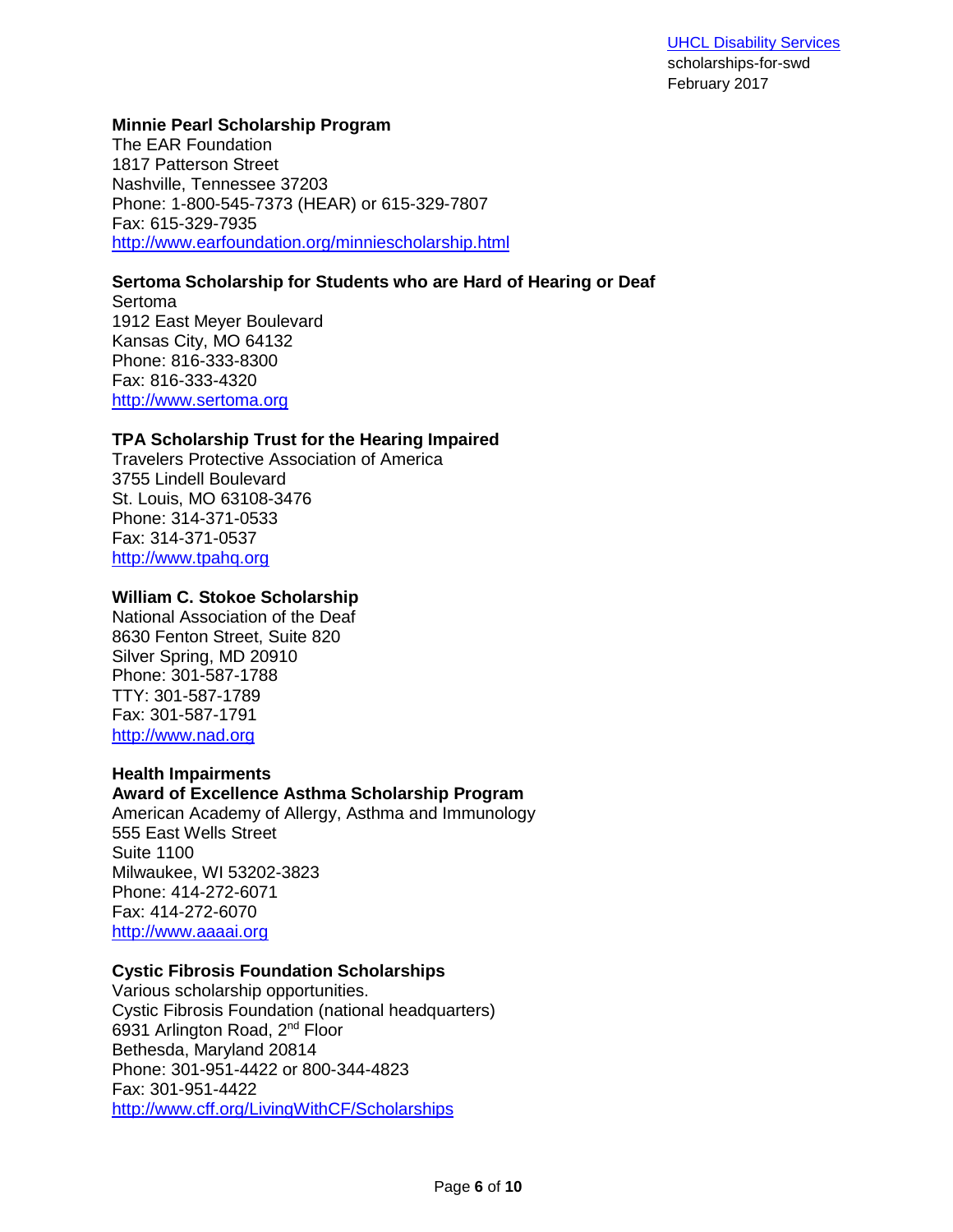### **Eric Marder Scholarship Program of the Immune Deficiency Foundation**

Immune Deficiency Foundation 40 West Chesapeake Avenue, Suite 308 Towson, MD 21204 Phone: 800-296-4433 Fax: 410-321-9165 [http://www.primaryimmune.org](http://www.primaryimmune.org/)

#### **Hemophilia and Von Willebrand Disease Scholarships**

Various scholarship opportunities. LA Kelley Communications Inc. 37-39 West Main St. #8 Georgetown, MA 01833 Phone: 978-352-7657 Fax: 978-352-6254 [http://www.kelleycom.com](http://www.kelleycom.com/)

#### **Hemophilia Health Services Memorial Scholarship**

Hemophilia Health Services 201 Great Circle Road Nashville, TN 37228 Phone: 866-712-5200 Fax: 800-330-0756 [http://www.hemophiliahealth.com](http://www.hemophiliahealth.com/)

#### **Hydrocephalus Association**

Various scholarship opportunities. 4340 East West Highway, Suite 905Bethesda, MD 20814 Phone: 301-202-3813or 888-598-3789. Fax: 301-202-3813 [http://www.hydroassoc.org/education\\_support/scholarships](http://www.hydroassoc.org/education_support/scholarships)

#### **Pfizer Epilepsy Scholarship Award**

Pfizer Epilepsy Scholarship Award c/o The Adelphi Eden Health Communications 30 Irving Place, 10 Floor New York, NY 10003 Phone: 800-292-7373 [http://www.epilepsy-scholarship.com](http://www.epilepsy-scholarship.com/)

#### **Scholarships for Survivors Program**

Patient Advocate Foundation 421 Butler Farm Road Hampton VA 23666 Phone: 800-532-5274 Fax: 757-873-8999 <http://www.patientadvocate.org/events.php?p=69>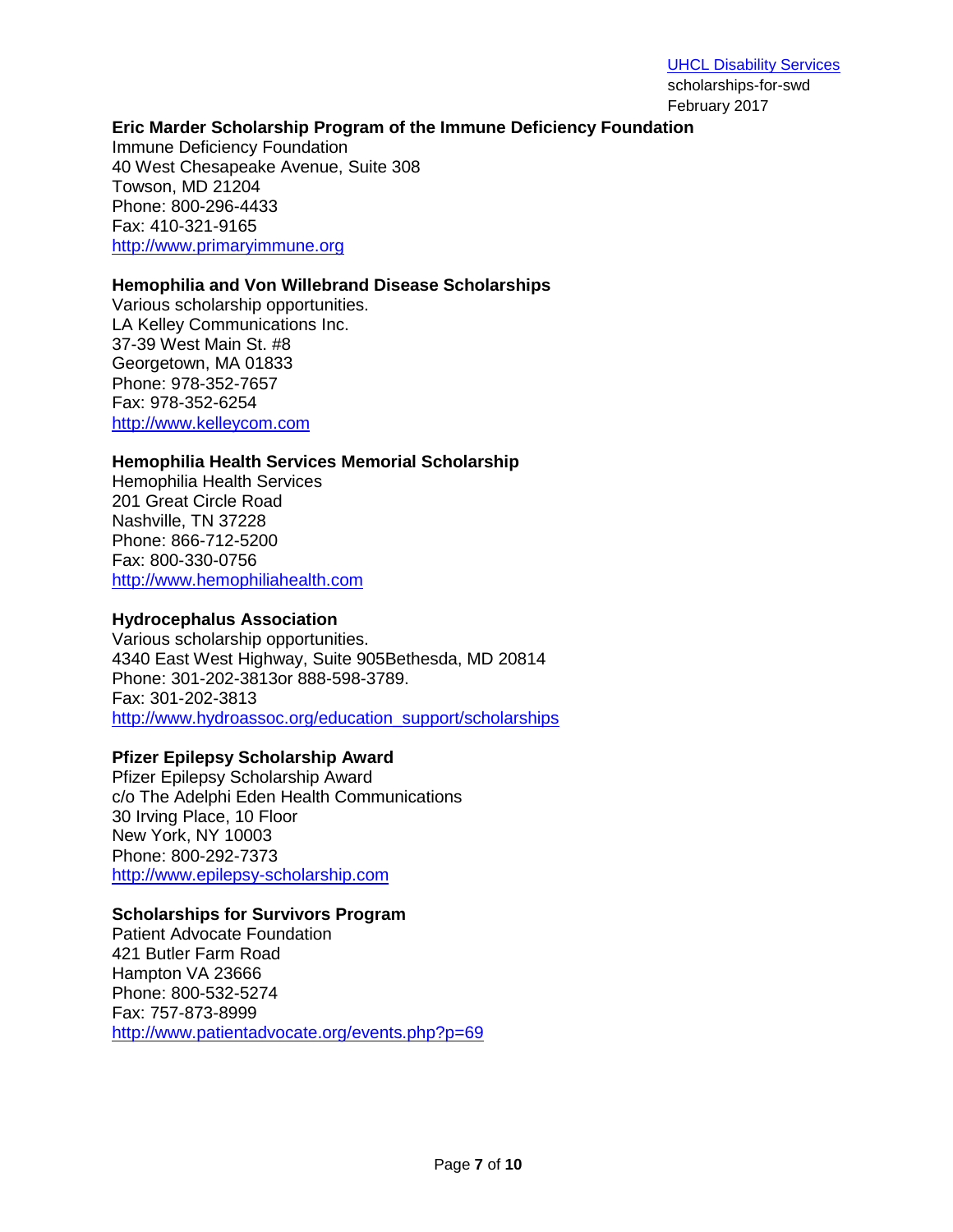**Solvay Cares Scholarship** (For individuals with Cystic Fibrosis) Solvay Pharmaceuticals 901 Sawyer Road Marietta, GA 30062 [http://www.solvaycaresscholarship.com](http://www.solvaycaresscholarship.com/)

### **Ulman Cancer Fund for Young Adults**

Various scholarship opportunities. 6310 Stevens Forest Road Ste. 210 Columbia, MD 21046 Phone: 410-964-0202 or 888-393-3863 Fax: 410-964-0402 [http://www.ulmanfund.org](http://www.ulmanfund.org/)

## **Learning Disabilities**

## **Anne Ford Scholarship**

National Center for Learning Disabilities, Inc. 381 Park Avenue South Suite 1401 New York, NY 10016-8806 Phone: 212-545-9665 or 888-575-7373 [http://www.ncld.org/about-us/learning-disability-scholarships-awards/anne-ford-allegra-ford](http://www.ncld.org/about-us/learning-disability-scholarships-awards/anne-ford-allegra-ford-scholarships)[scholarships](http://www.ncld.org/about-us/learning-disability-scholarships-awards/anne-ford-allegra-ford-scholarships)

## **Anne and Matt Harbison Scholarship**

P. Buckley Moss Society 74 Poplar Grove Lane Mathers, VA 23109 Phone: 800-430-1320 <http://www.mosssociety.org/page.php?id=30>

## **Marion Huber Learning Through Listening Award**

Recording for the Blind and Dyslexic National Headquarters 20 Roszel Road Princeton, NJ 08540 Phone: 609-452-0606 or 866-732-3585 <http://www.rfsd.k12.co.us/>

## **Recording for the Blind & Dyslexic® Will Honor Members with Scholarships**

100 West Dean Keeton Street Student Services Building 4.206 Austin, TX 78712-0175 Phone: 512-471-6259 or 877-246-7321 Fax: 512-475-7730 <http://ddce.utexas.edu/disability/scholarships/>

# **Mental Health**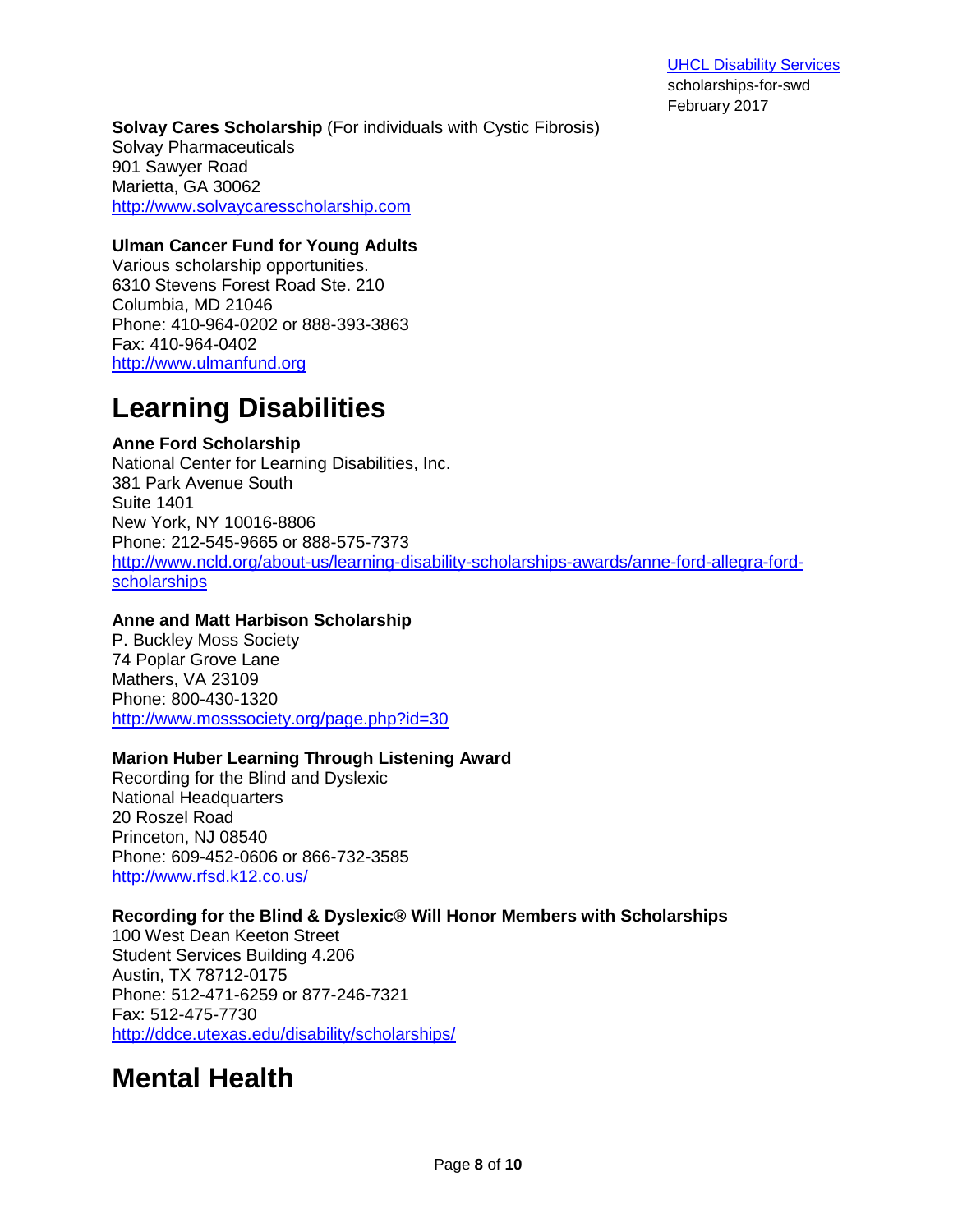### **Lilly Reintegration Scholarship**

The Center for Reintegration, Inc. 347 West 37th Street New York, New York 10018 United States of America Phone: 212- 957-5090 Fax: 212- 974-0228 [http://www.reintegration.com](http://www.reintegration.com/)

## **Physical Impairments**

**1-800-Wheelchair Scholarship** 320 Roebling Street, Suite 515 Brooklyn, NY 11211 Phone: 800-320-7140 or 718-302-1923 Fax: 866-522-6967 <http://www.1800wheelchair.com/scholarship/>

### **ChairScholars Foundation**

16101 Carencia Lane Odessa, FL 33556 Phone: 813-926-0544 or 888-926-0544 <http://www.chairscholars.org/>

### **Claude S. Weiler Scholarship for Amputee College Students**

National Amputation Foundation, Inc. 40 Church Street Malverne, NY 11565 Phone: 516-887-3600 Fax: 516-887-3667 [http://home.comcast.net/~n2fc/natamp/scholar1.html](http://home.comcast.net/%7En2fc/natamp/scholar1.html)

## **ELA Foundation Scholarship**

Deborah Lewis Executive Director Ethel Louise Armstrong Foundation, Inc. 2460 North Lake Ave., PMB #128 Altadena, CA. 91001 Phone: 626-398-8840 <http://www.smu.edu/Perkins/financial/outside/FinancialResources/armstrongfoundation>

#### **Louise Nacca Memorial Trust**

Contact: Louise C. Nacca Memorial for Educational Aid for the Handicapped Trust c/o First Union National Bank 190 River Road NJ3132 Summit, NJ 07901 Phone: 908-598-3582 Fax: 908-598-3583

#### **National MS Society Scholarship Program**

National Multiple Sclerosis Society